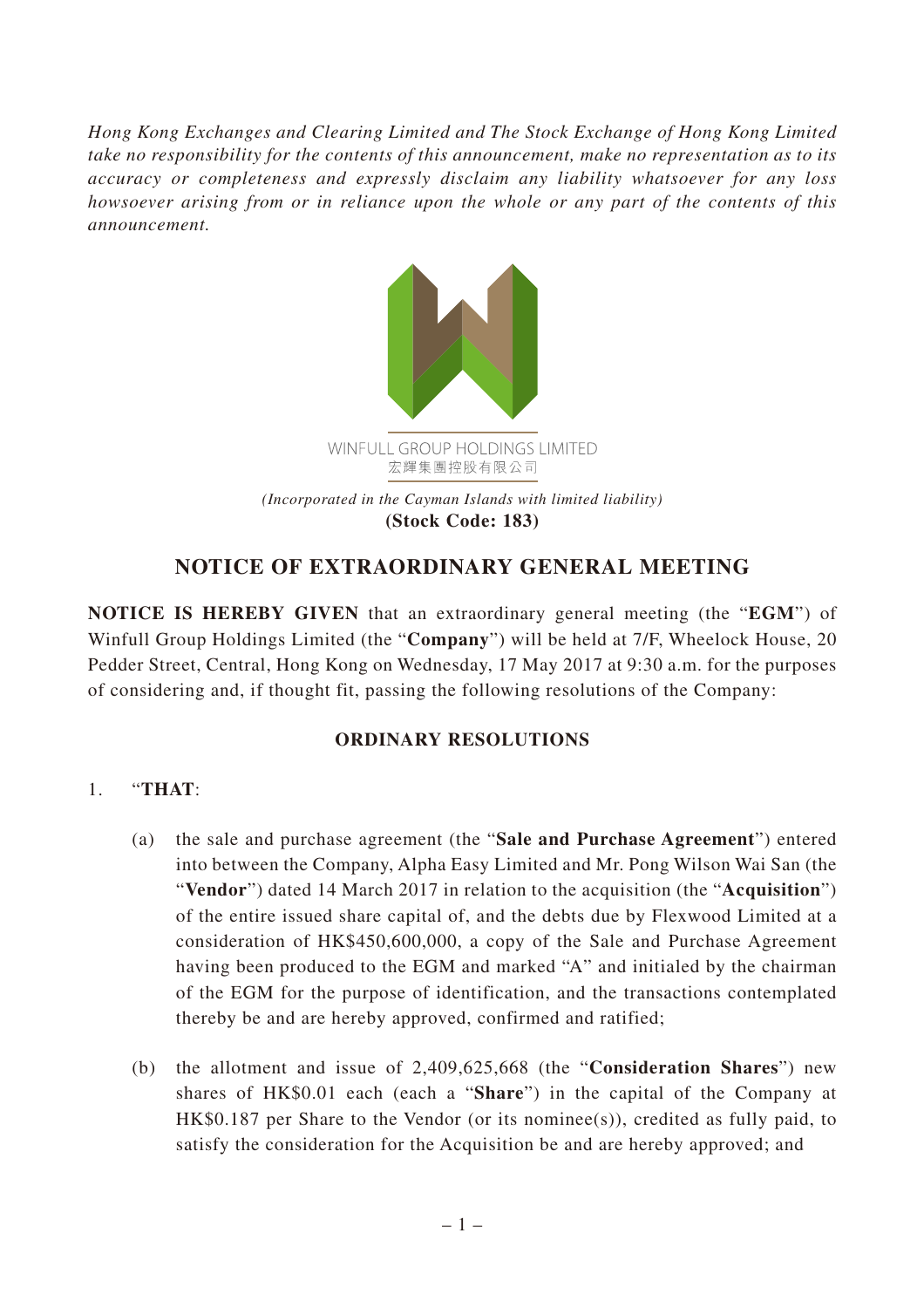- (c) any one or more directors (the "**Directors**") of the Company be and are hereby authorised to allot and issue the Consideration Shares in accordance with the terms of the Sale and Purchase Agreement and to do all such acts and things as he/she/they consider(s) necessary or expedient for the purpose of giving effect to the Sale and Purchase Agreement and completing the transactions contemplated thereby."
- 2. "**THAT** conditional upon the passing of resolution no. 1 above, the application for the waiver granted or to be granted by the Executive Director of the Corporate Finance Division of the Securities and Futures Commission to the Vendor pursuant to Note 1 on Dispensations from Rule 26 of the Code on Takeovers and Mergers of Hong Kong from his obligation to make a general offer for all the Shares not already owned or agreed to be acquired by the Vendor and parties acting in concert with him as a result of the issue of the Consideration Shares pursuant to the Sale and Purchase Agreement be and are hereby approved."

By order of the Board **Winfull Group Holdings Limited Lee Wing Ying** *Executive Director*

Hong Kong, 28 April 2017

*Registered Office:* Cricket Square Hutchins Drive P.O. Box 2681 Grand Cayman KY1-1111 Cayman Islands

*Principal Place of Business in Hong Kong:* Unit A, 6/F. 9 Queen's Road Central Hong Kong